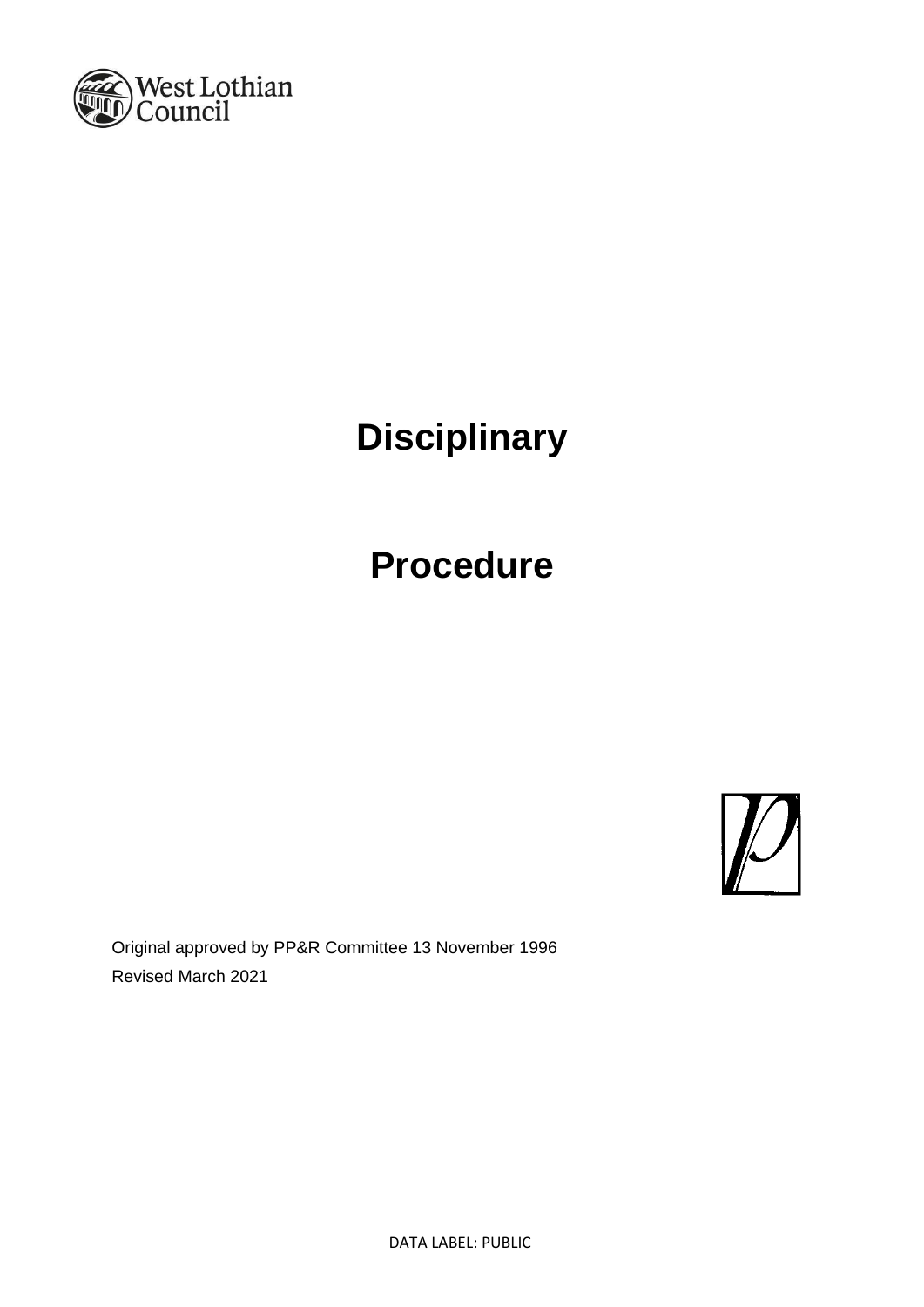# **WEST LOTHIAN COUNCIL**

# **DISCIPLINARY PROCEDURE**

(Covering all employees except the Chief Executive and Teachers)

# **CONTENTS**

# **Section**

# Page

| 3. |  |  |  |
|----|--|--|--|
|    |  |  |  |
|    |  |  |  |
|    |  |  |  |
|    |  |  |  |
|    |  |  |  |
|    |  |  |  |
|    |  |  |  |
|    |  |  |  |
|    |  |  |  |
|    |  |  |  |
|    |  |  |  |
|    |  |  |  |
|    |  |  |  |
|    |  |  |  |
|    |  |  |  |
|    |  |  |  |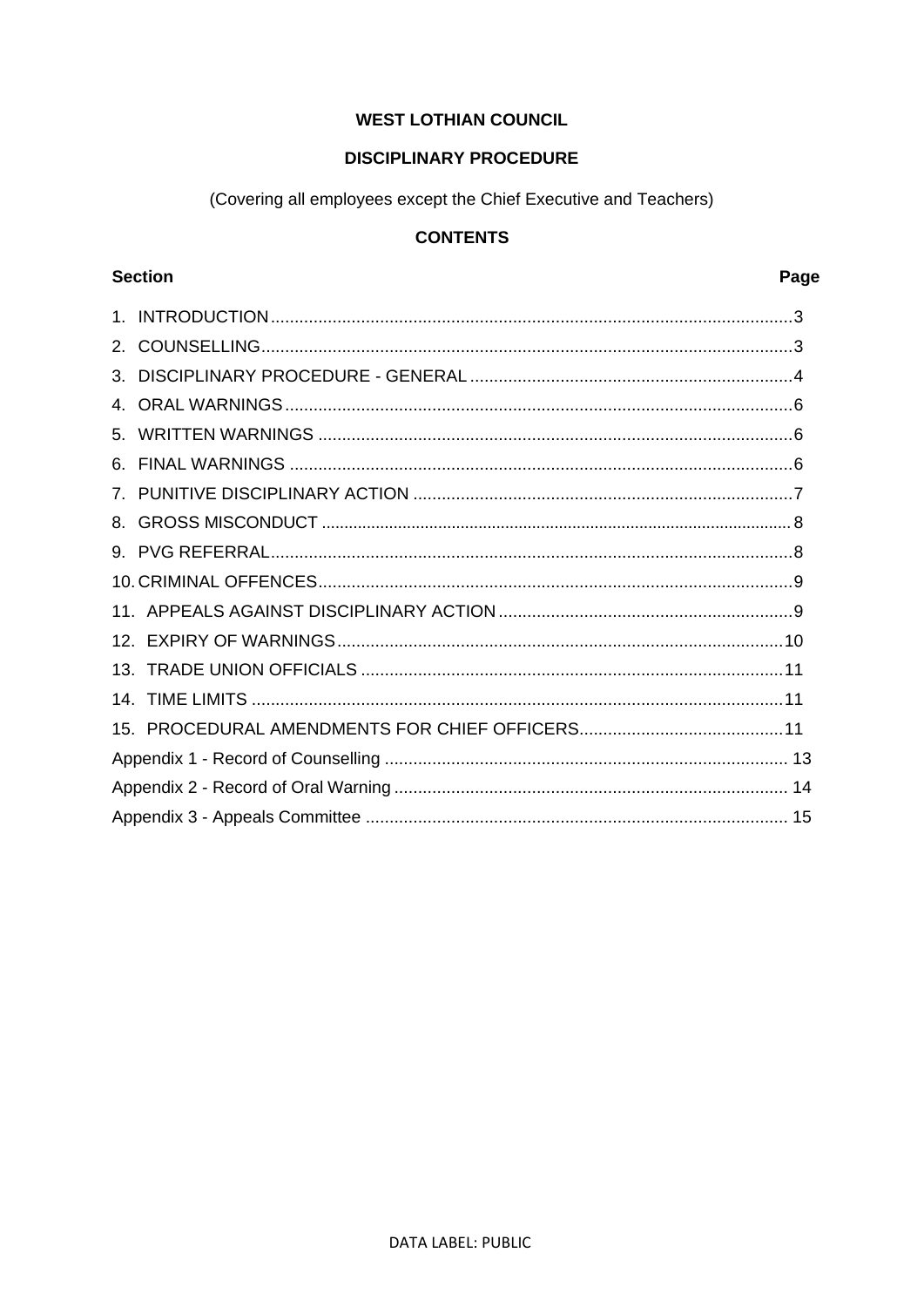# **WEST LOTHIAN COUNCIL**

### **DISCIPLINARY PROCEDURE**

(Covering all employees except the Chief Executive and Teachers)

### <span id="page-2-0"></span>**1. INTRODUCTION**

- 1.1 The council and trade unions agree that discipline is essential for the conduct of the council's affairs and for the safety and well-being of all employees. It is further agreed that disciplinary rules and procedures are necessary for promoting fairness and order in the treatment of individuals and in the conduct of industrial relations.
- 1.2 This procedure takes full account of the provisions contained within the various Schemes of Pay and Conditions of Service as applied to council employees. The procedure also reflects the guidance contained within the [ACAS Code of Practice on](http://www.acas.org.uk/index.aspx?articleid=2174) [Disciplinary and Grievance](http://www.acas.org.uk/index.aspx?articleid=2174) Procedures.
- 1.3 Within the limitation of powers delegated by the council, the Depute Chief Executive is responsible for the management and discipline of the Service. The Depute Chief Executive may delegate authority within the terms of this procedure to nominated officers who may issue oral or written warnings or take punitive disciplinary action as defined in paragraph 7.2 of this procedure. A list of authorised officers (by designation) will be produced and made available to the tradeunions.
- 1.4 The Chief Executive is responsible for the management and discipline of Chief Officers. The Chief Executive may delegate authority to the Depute Chief Executive in the case of disciplinary action against a Head of Service. Disciplinary matters in regard to Chief Officers will be dealt with in accordance to the procedural variations set out at Section 14 of this document.

#### <span id="page-2-1"></span>**2. COUNSELLING**

- 2.1 The council and the trade unions accept that this procedure should be viewed as a means of encouraging improvement in an individual's conduct or performance and not merely as a method of applying sanctions. Supervisors play an important role in the day-to-day management of employees and should seek to deal with minor lapses in conduct or performance through informal counselling in the firstinstance.
- 2.2 Counselling should normally be a one-to-one discussion between employee and his/her supervisor. The supervisor should discuss with the employee:
	- the standards required;
	- the manner in which the employee has failed to meet those standards;
	- the possible reasons for the failure; and
	- the improvement required of the employee.

The supervisor should also consider taking other action that might assist the employee to achieve this improvement (e.g. closer supervision, additional training etc). Counselling does not form part of the formal disciplinary procedure and no formal warnings can be given.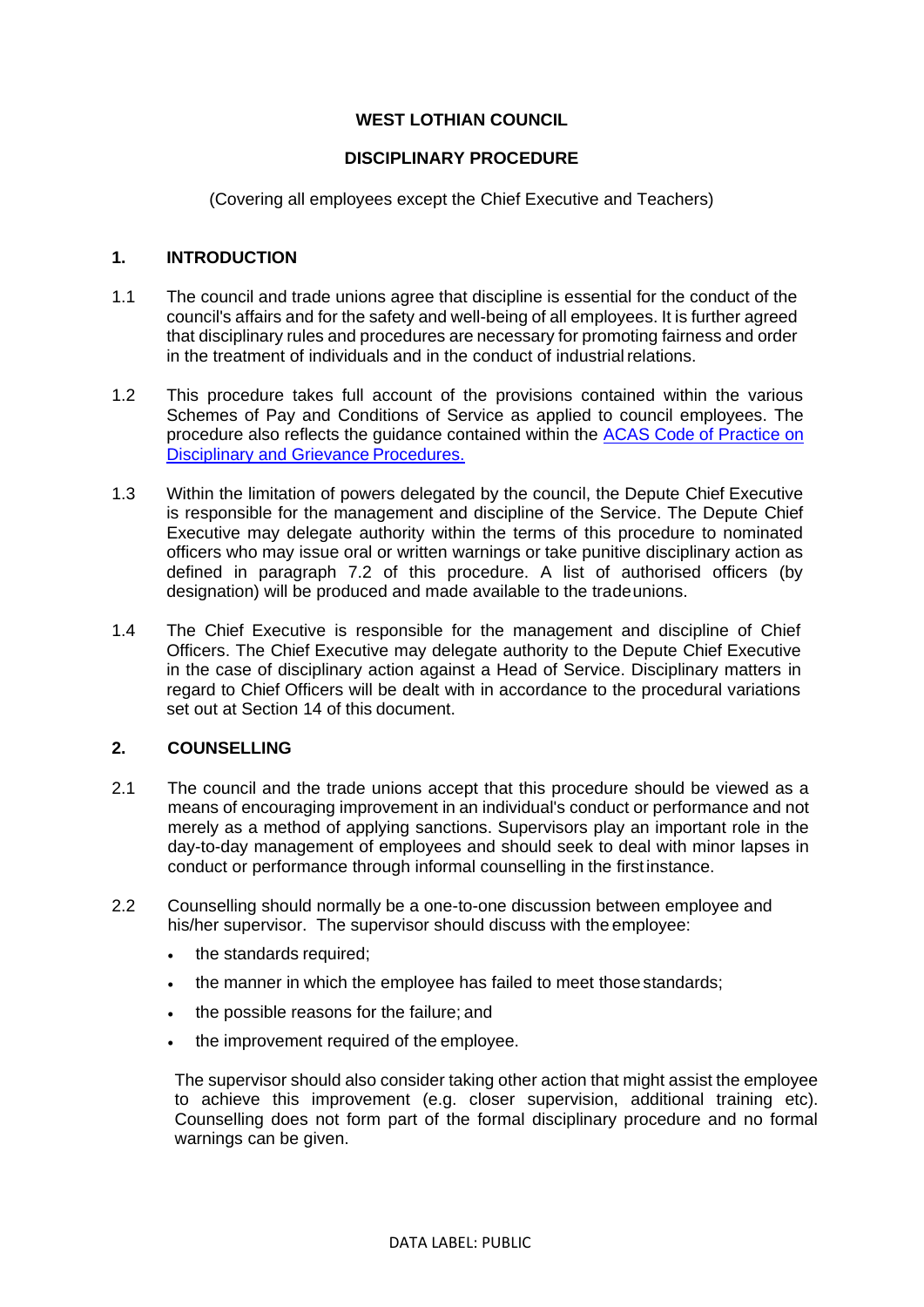2.3 The supervisor will complete a Record of Counselling form (see Appendix 1). The form will be treated as confidential and kept in a secure place out with the employee's personal file. No record of counselling will be kept on the employee's personal file. The employee will also be given a copy of theform.

'Record of Counselling' forms are also available on-line.

2.4 Where counselling does not result in the required improvement or where thealleged failure to meet the required standards is considered to be of a more serious nature, the formal procedure will be followed.

#### <span id="page-3-0"></span>**3. DISCIPLINARY PROCEDURE - GENERAL**

3.1 Whenever formal disciplinary action is being contemplated the points of procedure set down in paragraphs 3.2 - 3.5 will be adhered to.

# **3.2 Investigation**

- 3.2.1 A disciplinary hearing will not be convened until the circumstances of the case have been fully investigated.
- 3.2.2 The officer conducting the investigation will seek to establish the facts by carrying out investigatory interviews with relevant persons and, where possible, obtain written, signed statements from witnesses who will be advised that they may be requested to appear at any subsequent disciplinary hearing.
- 3.2.3 An employee who is the subject of a disciplinary investigation may be accompanied by a trade union representative at an investigatory interview. Alternatively the employee may be accompanied by a work colleague or some other person of their choice.
- 3.2.4 The representative's role at the investigatory interview will be limited to the opportunity to make a statement at the end of the Investigatory Interview and not to respond to any questions addressed to the employee.
- 3.2.5 If, following investigations a disciplinary hearing is considered to be unjustified, any written statements obtained and any other documents relating to the investigation will be destroyed (with the exception of matters as detailed at 3.2.6 below).
- 3.2.6 Where investigations concern matters relating to the safety and well-being of child and/or protected adult in receipt of client services, the documents will be kept in a separate record. The documents will be available for inspection by the employee and the employee may add a personal note to the record.
- 3.2.7 If there is a further disciplinary investigation relating to the employee, the documents referred to in paragraph 3.2.6 above will be examined and, where considered relevant, may be taken into account to the extent required by the circumstances of the case. Where an unsubstantiated allegation is taken into account in any disciplinary decision, the written notification will indicate this fact and the reasons for doing so.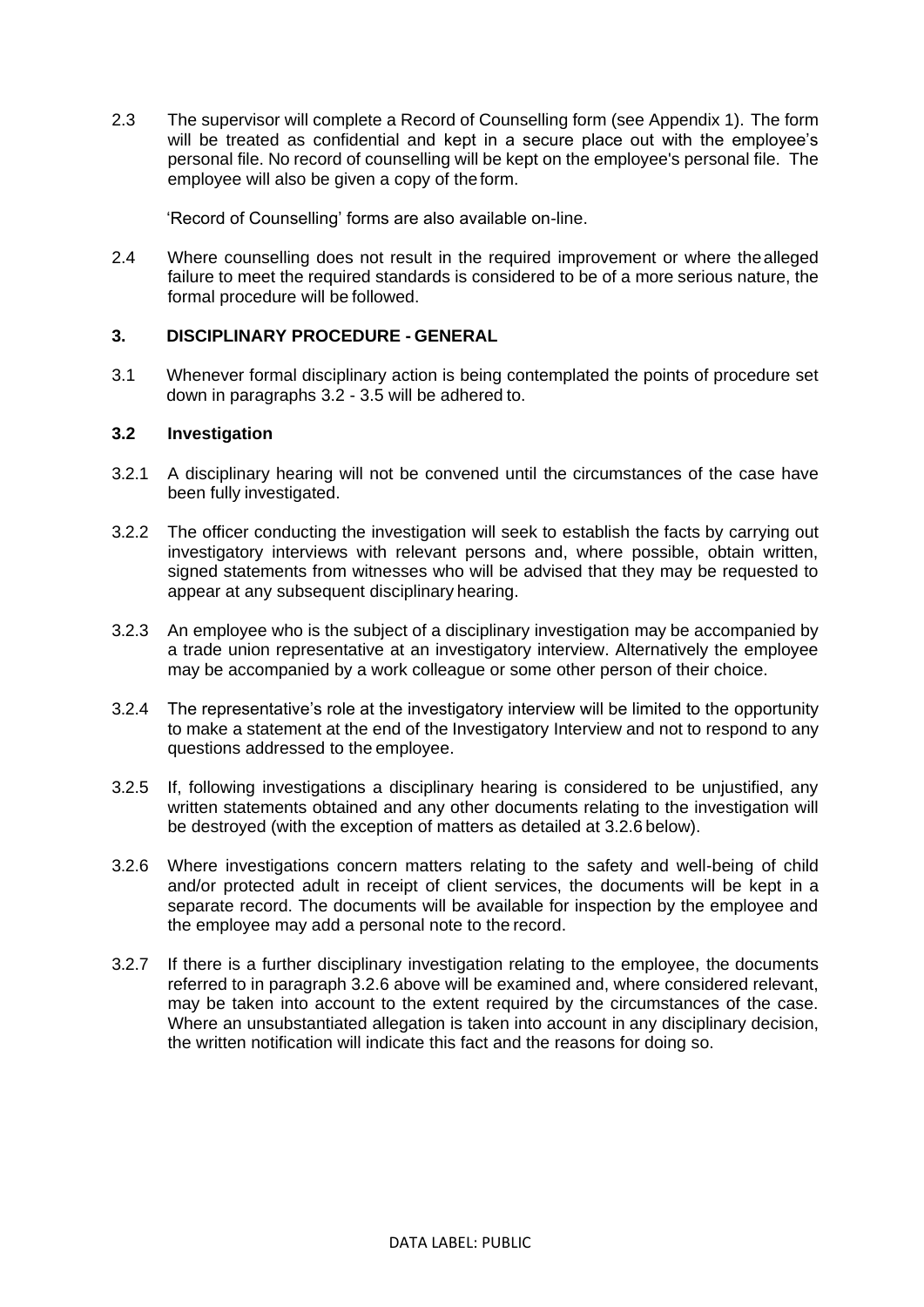# **3.3 Convening a Disciplinary Hearing**

- 3.3.1 If, following investigations, a disciplinary hearing is considered necessary, the employee concerned will be given at least ten working days written notice of the hearing. The letter will advise the employee of:
	- the fact that it will be a formal disciplinary hearing;
	- the nature of the complaint(s) with sufficient details;
	- the names of any witnesses who will present evidence at the hearing;
	- the right to call witnesses or submit statements or other documentation subjectto the names of any such witnesses and/or any written submissions being provided in advance to the officer conducting the hearing; and
	- the right to be accompanied/represented at the hearing by a trade union official or some other person of their choice.
- 3.3.2 Copies of any written statements made by individuals who are not available to give evidence in person at the disciplinary hearing will normally be enclosed with the letter referred to in paragraph 3.3.1 above. Where this is not possible, the written statements will be made available prior to the hearing.
- 3.3.3 In cases of alleged harassment or bullying both the complainant and the person against whom the complaint has been made are entitled to be accompanied/ represented at the hearing by a trade union representative or other person of their choice.

#### **3.4 Conducting a Disciplinary Hearing**

- 3.4.1 As far as possible, the Investigating Officer will not also conduct the disciplinary hearing.
- 3.4.2 The officer conducting the hearing will ensure that the employee is presented with the facts gathered during the investigation. The investigating officer normally presents the facts and will remain in attendance at the hearing until the presentation of evidence is completed. The officer conducting the hearing may be advised by an officer from Human Resources.
- 3.4.3 Witnesses, if any, will be called to give their evidence and, after questioning by both parties, will withdraw but will be subject to recall.
- 3.4.4 The employee, assisted by their representative, if any, will be given adequate opportunity to put forward an explanation and/or defence.
- 3.4.5 The officer conducting the hearing, assisted by any advisory staff, will consider all the evidence presented with a view to arriving at a decision that is reasonable in all the circumstances.

#### **3.5 Action following a Disciplinary Hearing**

- 3.5.1 Except in cases of oral warnings, any disciplinary action will be notified or confirmed in writing within five working days of the hearing. The letter notifying or confirming such action will be handed to the employee personally or sent by recordeddelivery.
- 3.5.2 A copy of this letter will be sent to the employee's representative, ifany.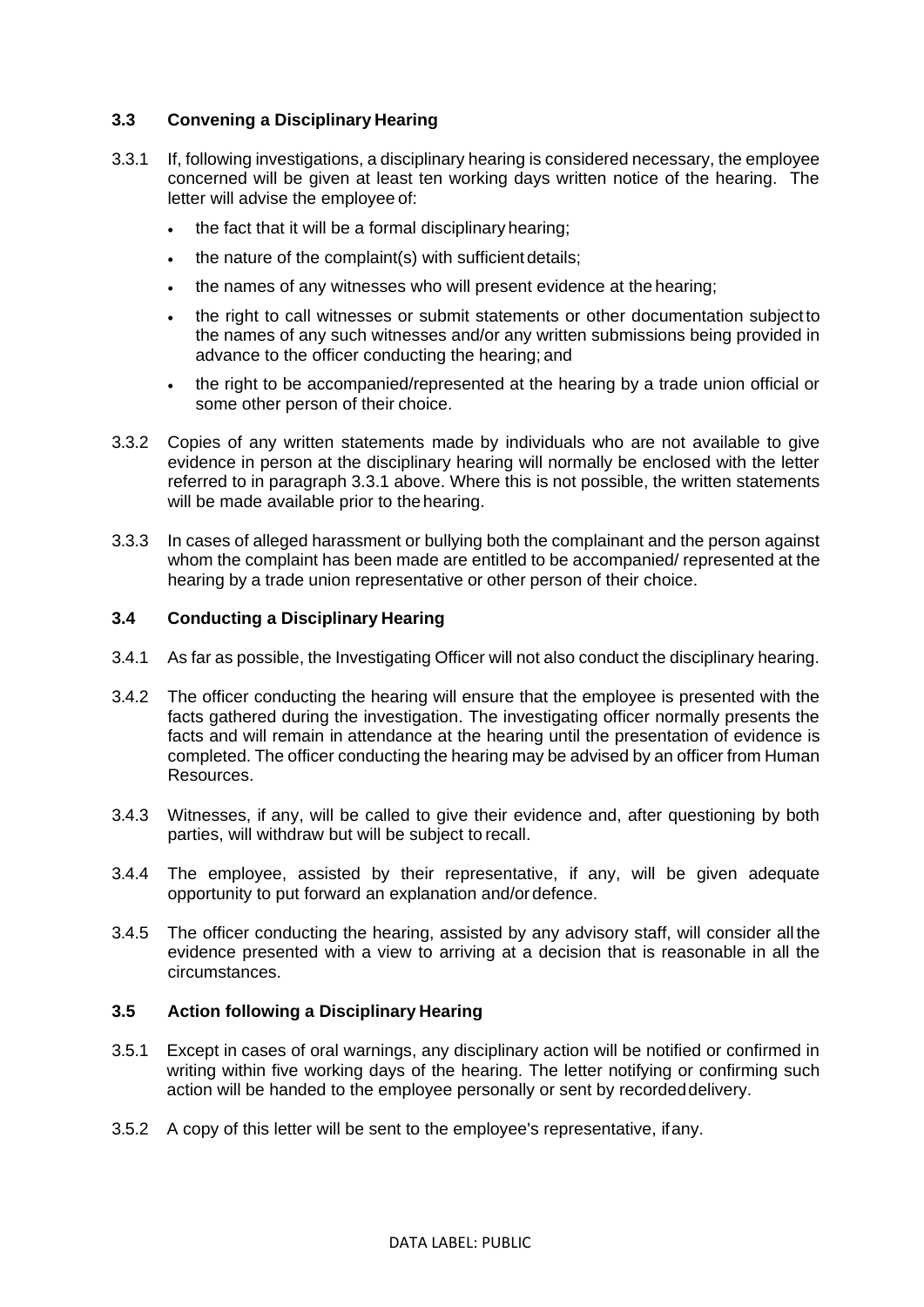3.5.3 Where the nominated officer considers that no formal disciplinary action is justified, he/she will inform the employee accordingly and no documents relating to the hearing will be placed on the employee's personal file.

# <span id="page-5-0"></span>**4. ORAL WARNINGS**

- 4.1 Minor offences relating to conduct or performance will result in the employee concerned being given an oral warning by the appropriate nominated officer. The employee will be advised:
	- that the warning constitutes the first stage in the formalprocedure;
	- of the reasons for the warning and the likely consequences of furtheroffences;
	- of the date from which the warning will normally be disregarded for disciplinary purposes; and
	- of the right of appeal against an oral warning (see section 10below).
- 4.2 The nominated officer will complete a 'Record of Oral Warning' form (see Appendix 2). The employee will be given a copy of the form and the original will be placed in the employee's personal file. 'Record of Oral Warning' forms are availableon-line.

#### <span id="page-5-1"></span>**5. WRITTEN WARNINGS**

- 5.1 A written warning may be issued where:
	- an employee who has been issued with an oral warning fails to achieve and maintain the required improvement in conduct or performance or where a further act or omission warranting disciplinary action occurs; or
	- the misconduct or failure in performance is considered to be sufficiently serious to warrant this form of disciplinary action.
- 5.2 A letter of formal warning will be issued in the name of the officer who conducted the disciplinary hearing and will state:
	- that a formal written warning is being given;
	- the nature of the unsatisfactory matters dealt with at the hearing;
	- the date of any previous oral warning where appropriate;
	- the action required by the employee to remedy the matter;
	- that subsequent failure in conduct or performance will normally result in more serious disciplinary action;
	- that a copy of the warning letter will be placed on the employee's personalfile;
	- the date from which the warning will normally be disregarded for disciplinary purposes (see paragraph 11.1); and
	- the employee's right of appeal (see paragraph 10.1).

#### <span id="page-5-2"></span>**6. FINAL WARNINGS**

6.1 A final written warning may be issued where: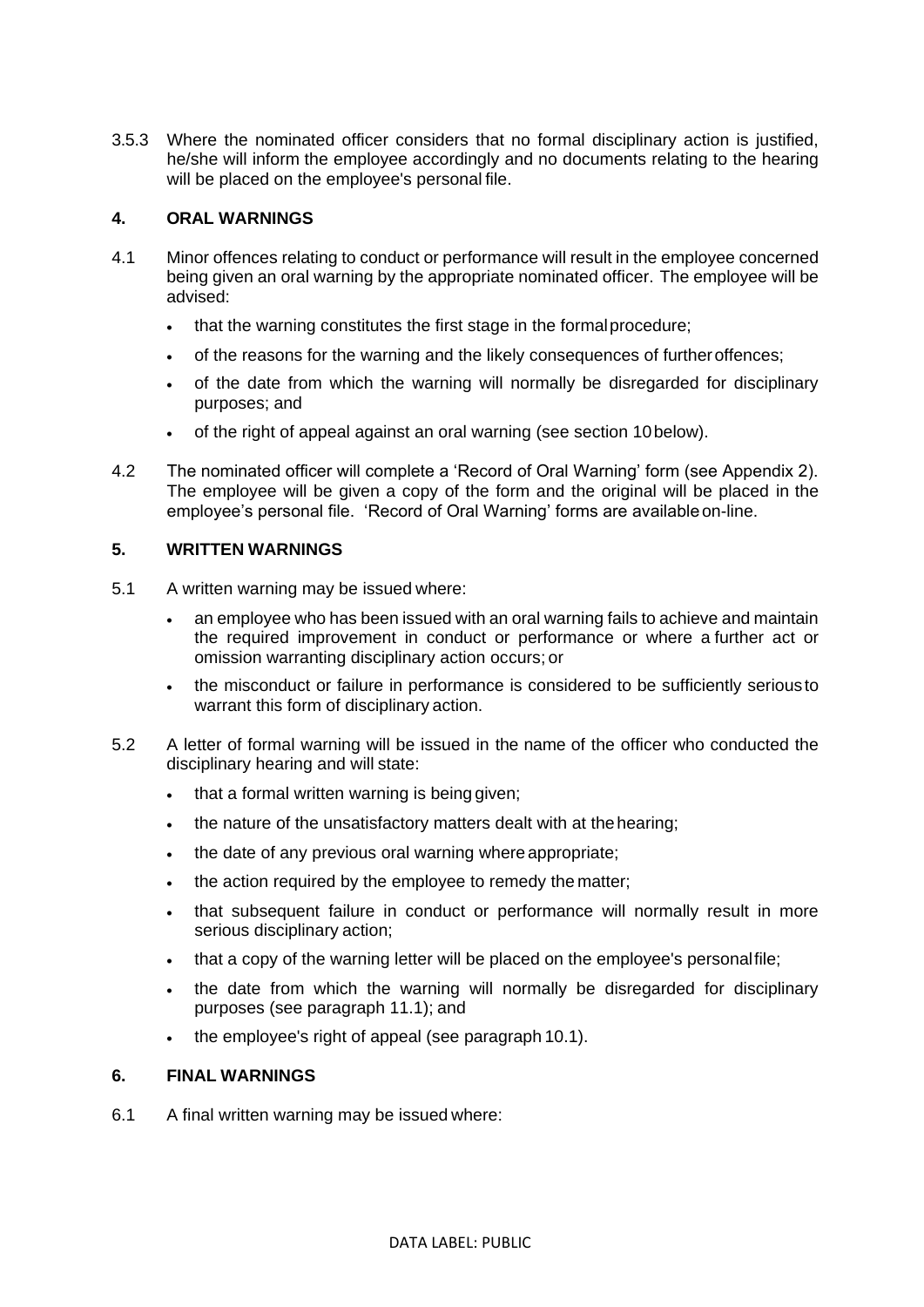- an employee who has been issued with a written warning fails to achieve and maintain the required improvement in conduct or performance or where a further act or omission warranting disciplinary action occurs; or
- the misconduct or failure in performance is of a serious nature warranting this form of disciplinary action.
- 6.2 The nominated officer who conducted the disciplinary hearing will issue a final written warning. The letter will contain all the information described in paragraph 5.2 above. It will also state that any subsequent failure in conduct or performance will normally result in dismissal.

# <span id="page-6-0"></span>**7. PUNITIVE DISCIPLINARY ACTION**

- 7.1 Punitive disciplinary action may be taken where:
	- following a final warning, the employee fails to achieve and maintain the required improvement in conduct or performance or a further act or omission warranting disciplinary action occurs, or
	- failure in conduct or performance occurs of a sufficiently serious nature to justify such disciplinary action without prior warning(s).
- 7.2 Punitive disciplinary action refers to any of the followingsanctions:
	- the withholding of an annual increment in conjunction with afinal written warning;
	- suspension without pay for a period normally not exceeding three working days, in conjunction with a final written warning;
	- demotion and/or transfer to another job, place of work or service, in conjunction with a final written warning;
	- dismissal with due notice; or
	- summary dismissal i.e. dismissal without notice, only in cases of gross misconduct (see section 8).
- 7.3 Where the possibility of punitive disciplinary action arises, the Depute Chief Executive (or another senior nominated officer) will hold a disciplinary hearing with the employee concerned. Following consultation with the Head of Corporate Services, the hearing will be convened and conducted in accordance with the procedure set down in paragraphs 3.2 - 3.5 above. The Head of Corporate Services may, with the agreement of the Depute Chief Executive, attend or be represented at the hearing in an advisory capacity.
- 7.4 Where punitive disciplinary action istaken, the decision will be notified or confirmed in writing in the name of the officer who conducted the disciplinary hearing and the letter will:
	- refer to previous warnings, if appropriate;
	- state clearly the punitive disciplinary action taken and the effectivedate;
	- specify the reasons for this action;
	- refer to the employee's right of appeal to the Council's Appeals Committee and indicate the date by which notice of appeal should be received; and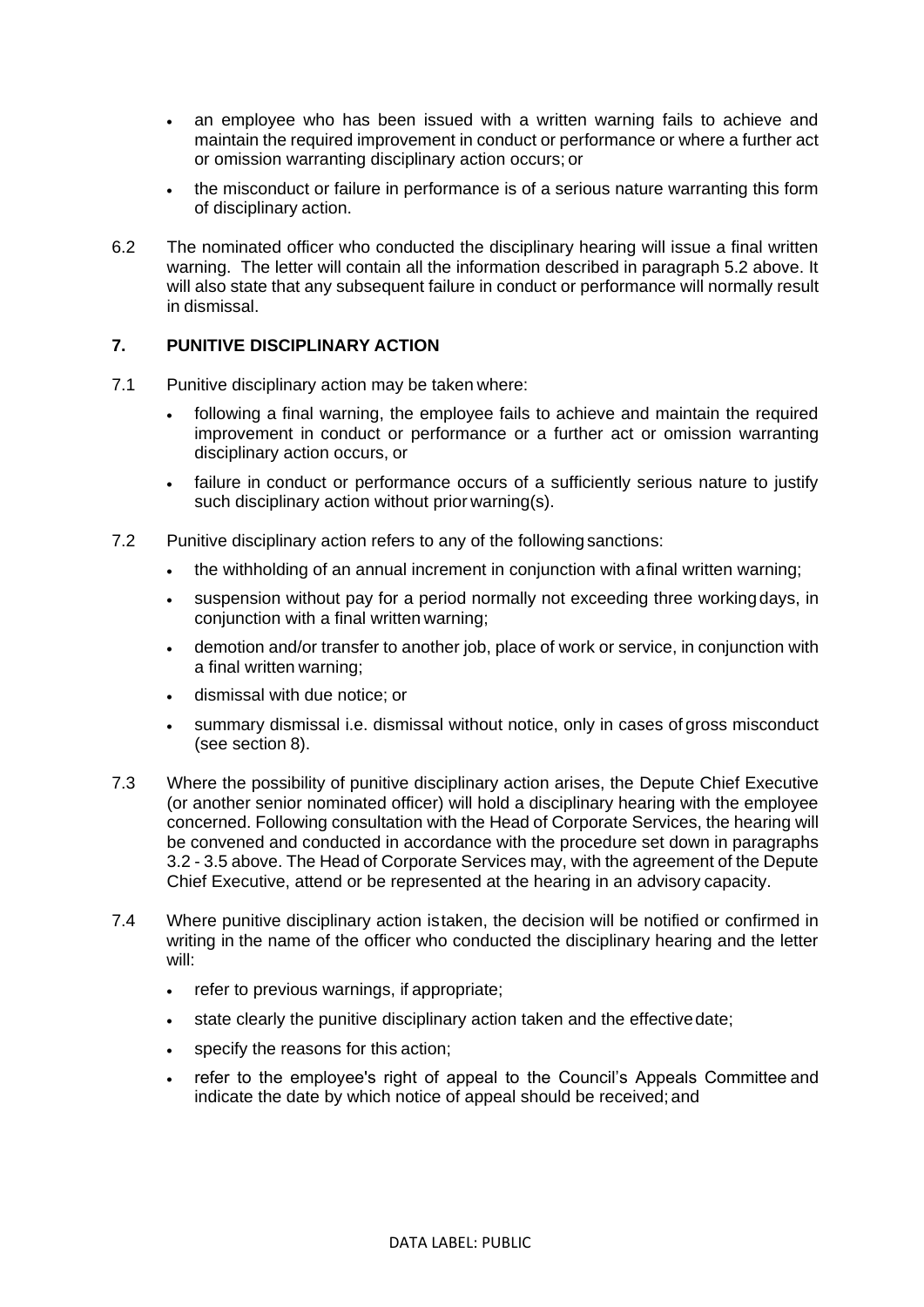- where appropriate, refer to the employee's right to submit a claim of unfair dismissal to an Employment Tribunal and indicate the time limit for submission of such a claim.
- 7.5 In the case of dismissals, the Chair of the Council Executive will be informed ofthe action taken.

# <span id="page-7-0"></span>**8. GROSS MISCONDUCT**

- 8.1 An employee will normally be given a final written warning regarding their conduct or performance before dismissal is considered. It is recognised however that an employee may be dismissed without previous warning where gross misconduct is deemed to have occurred.
- 8.2 For the purpose of this procedure gross misconduct is behaviour of such a nature that the council is unable to tolerate the continued employment of the individual concerned.
- 8.3 Where gross misconduct is alleged, the Depute Chief Executive or another senior nominated officer, in consultation with the Head of Corporate Services, may suspend the employee on full pay:
	- pending further investigations into the circumstances of the case,and/or
	- when it is considered to be undesirable for the employee to remain at work prior to the disciplinary hearing.

In the case of alleged gross misconduct against a Depute Chief Executive, the Chief Executive may suspend the Chief Officer on full pay subject to the considerations above.

Written confirmation of the suspension will be forwarded to the employee by recorded delivery within three working days and will state the reasons for the suspension. Suspension in these circumstances will not be regarded as a form of disciplinary action.

- 8.4 An employee suspended in the circumstances described in paragraph 8.3 will receive full pay during the period of suspension. For this purpose full pay will consist of an employee's normal salary or wage, including elements such as shift allowance, enhanced hours allowance and contractual overtime, whereappropriate.
- 8.5 In certain circumstances (e.g. where an incident occurs on a nightshift or in an isolated location) it may be necessary for a supervisor who has not been delegated formal powers of suspension to effectively suspend an employee on full pay by sending the employee home or removing them from duty without consulting an authorised senior officer. In such circumstances the Depute Chief Executive or another seniornominated officer will be informed as soon as possible and will consult the Head of Corporate Services before deciding whether or not to formally suspend the employee concerned on full pay.

#### **9. PVG REFERRAL**

- 9.1 Where, as a result of disciplinary action, a decision is taken to either dismiss an employee in a regulated position or take action short of dismissal that involves the employee being transferred to a non-regulated position; the Nominated Officer must consult the HR Services Manager on whether it is appropriate to convene a PVG referral panel in accordance with section 6 of the [Policy and Procedure on Protection of Children](https://www.westlothian.gov.uk/media/28452/Policy-and-Procedure-on-the-Protection-of-Children-and-Protected-Adults/pdf/Policy___Procedure_for_the_protection_of_children_and_protected_adults.pdf?m=637140754936770000)  [and Protected Adults](https://www.westlothian.gov.uk/media/28452/Policy-and-Procedure-on-the-Protection-of-Children-and-Protected-Adults/pdf/Policy___Procedure_for_the_protection_of_children_and_protected_adults.pdf?m=637140754936770000)
- 9.2 Where it is determined that a PVG panel should be convened, the Nominated Officer is responsible for requesting that the Head of Corporate Services arranges a meeting of the PVG Referral Panel.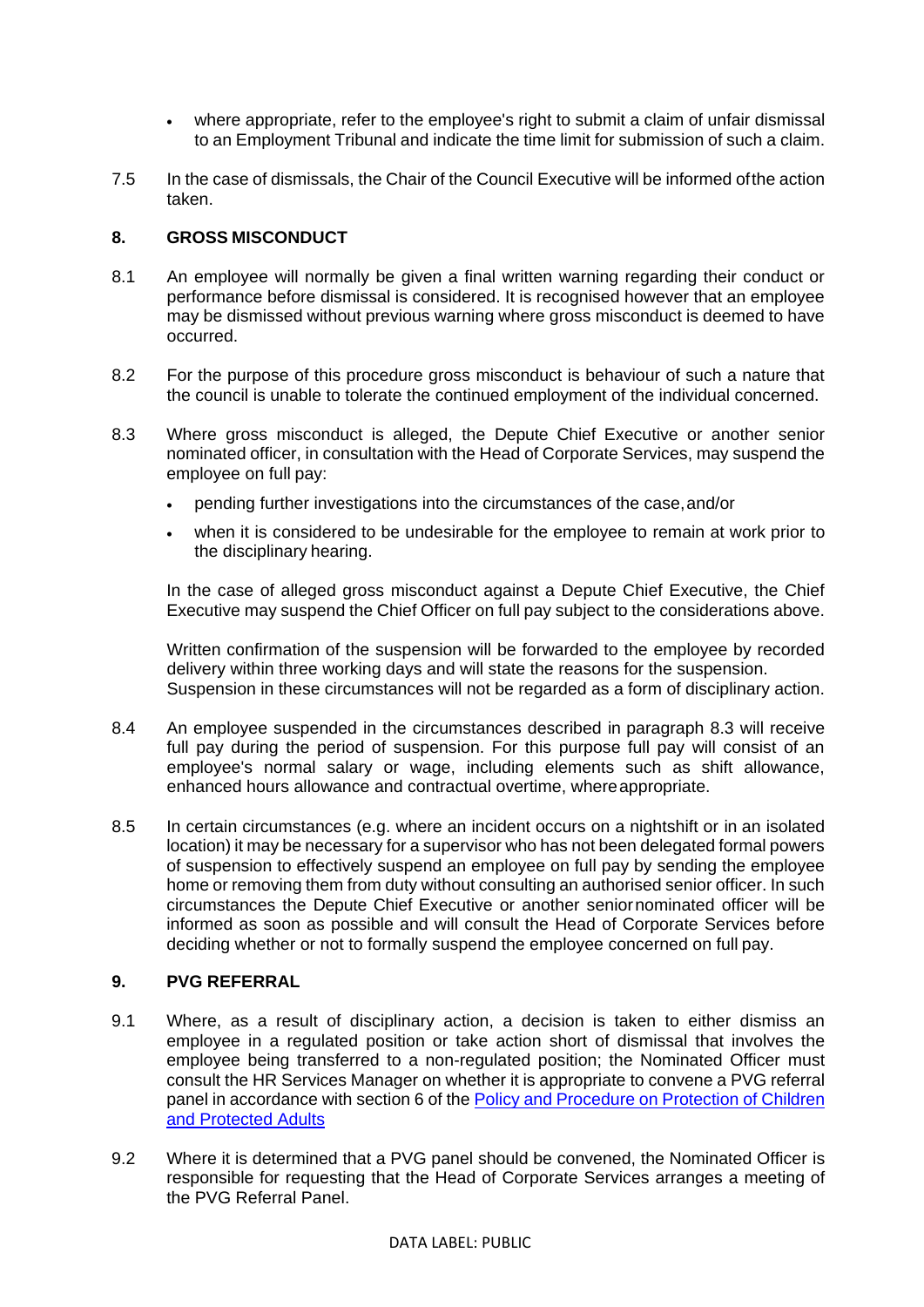#### **10. CRIMINAL OFFENCES**

- 10.1 Where an employee fails to disclose a criminal conviction received prior to commencing or during the course of employment with the council, wheresuch disclosure is required, the matter may be dealt with under the terms of this Disciplinary Procedure.
- 10.2 In addition to disclosing criminal convictions, employees who carry out regulated work with children or protected adults are required to disclose details of any police caution, criminal charge, involvement in a police investigation or disciplinary action by a professional or regulatory body occurring either prior to commencing or during employment with the council. Failure to do so may be dealt with under the terms of this Disciplinary Procedure.
- 10.3 An employee will not be disciplined solely because they have been charged with or convicted of a criminal offence. In all such cases consideration will be given to whether the alleged or proven offence is of a serious nature and the relevanceof the offence to the employment relationship between the council and theemployee.
- 10.4 In all cases where disciplinary action is being contemplated due to an alleged or proven criminal offence, council officers will investigate the matter as thoroughly as the circumstances permit.
- 10.5 In cases of suspected irregularities relating to the finances of the council or to any other funds managed by the council, Head of Finance will be informed and, if appropriate, an audit investigation will be carried out. The Depute Chief Executive or another senior nominated officer may suspend the employee on full pay in accordance with paragraph 8.3.
- 10.6 Following investigations, the Depute Chief Executive or another senior nominated officer may determine that the available evidence is sufficient to justify holding a disciplinary hearing prior to the outcome of any criminal proceedings.
- 10.7 Where investigations reveal insufficient information to justify holding a disciplinary hearing, consideration of the case will be deferred until further information is available. In these circumstances the employee may be suspended on full pay until further notice.

# <span id="page-8-0"></span>**11. APPEALS AGAINST DISCIPLINARY ACTION**

#### **Appeals Against Warnings**

- 11.1 Appeals against warnings, oral or written, may be made to the Depute Chief Executive and submitted in writing, indicating the grounds of the appeal, within ten working days of the employee receiving confirmation of thewarning.
- 11.2 Appeals against warnings will be heard as soon as possible and normally within ten working days of receiving the written notice of appeal.
- 11.3 Appeals against warnings will be heard by the Depute Chief Executive or a nominated officer who is more senior than the officer who issued the original warning. In the case of appeals against final warnings, the Depute Chief Executive will hear those appeals personally. The employee will be given at least three working days notice in writing of the appeal hearing and will be informed of their right to be accompanied at the hearing by a trade union official or some other person of their choice. The appeal hearing will be conducted in accordance with the procedural rules governing the operation of the Council's Appeals Committee, appropriately adapted for the purpose, contained in paragraphs 5.1 - 6.14 of Appendix 3 to the procedure.
- DATA LABEL: PUBLIC 11.4 The officer hearing the appeal may confirm, amend or withdraw the disciplinary action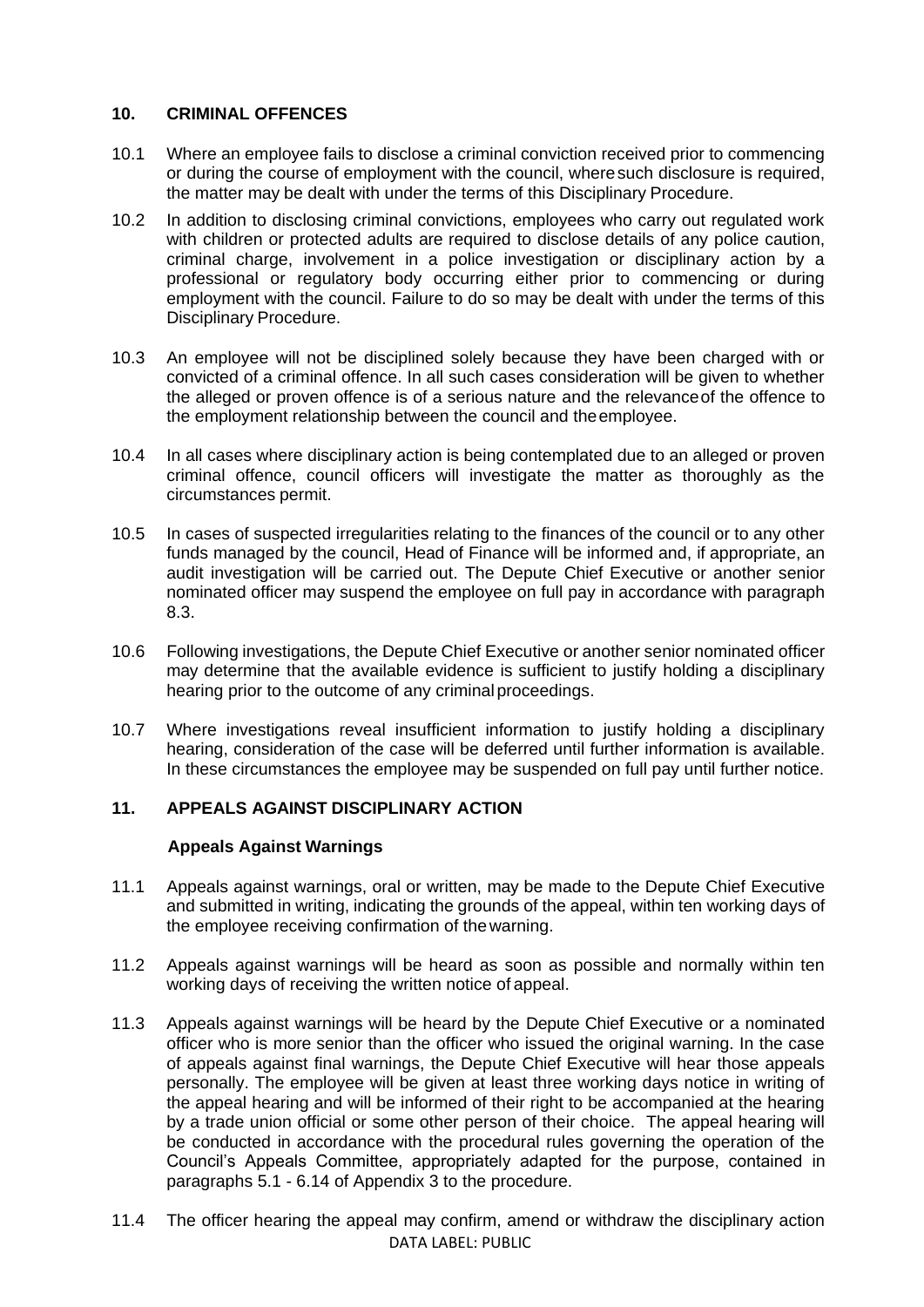but may not substitute disciplinary action of a more serious form than that originally imposed.

- 11.5 The decision will, if possible, be made known to the employee at the end of the appeal hearing and will in any case be confirmed in writing within three working days. There will be no further right of appeal.
- 11.6 Where, in exceptional circumstances a warning is issued by the Depute Chief Executive in person, any appeal will be referred for consideration by the Council's Appeals Committee.

#### **Appeals Against Punitive Disciplinary Action**

- 11.7 Appeals against punitive disciplinary action may be made to the Head of Corporate Services, with a copy to the Depute Chief Executive, and will be submitted in writing, indicating the grounds of the appeal, within ten working days of the employee receiving written notification of the disciplinary action or, in the case of appeals against dismissal with due notice only, within ten working days of the effective date of dismissal. In all cases the date by which the Head of Corporate Services should receive notice of an appeal will be included in the written notification.
- 11.8 The Head of Corporate Services will arrange for the appeal to be considered by the Council's Appeals Committee within twenty working days of receipt of the letter of appeal or as soon as possible thereafter. The appeal will be heard in accordance with the procedure set out in Appendix 3 to thisprocedure.

#### **Effect of Appeals on Disciplinary Record**

- 11.9 If as a result of an appeal, whether at local or national level, any disciplinary action is withdrawn or modified, any written reference thereto on the employee's personal file will be expunged or appropriately amended and the employee and their representative, if any, notified accordingly.
- 11.10 Employees will have a right of access to their personal file to ensure the written reference has been removed or appropriately amended.

#### **12. DISREGARD AND EXPIRY OF DISCIPLINARY RECORDS**

12.1 Warnings and other formal disciplinary action short of dismissal will normally be disregarded for disciplinary purposes after a period of satisfactory employment. The relevant periods will be as follows:

| <b>Disciplinary Action</b>                                                                      | <b>Disregard Period</b> |
|-------------------------------------------------------------------------------------------------|-------------------------|
| <b>Oral Warning</b>                                                                             | after six months        |
| <b>Written Warning</b>                                                                          | after twelve months     |
| Final Written Warning (with or without punitive action short after twenty four<br>of dismissal) | months                  |

12.2 In determining the level of disciplinary action to be taken in any particular case, account may be taken of a previous disciplinary sanction on record if further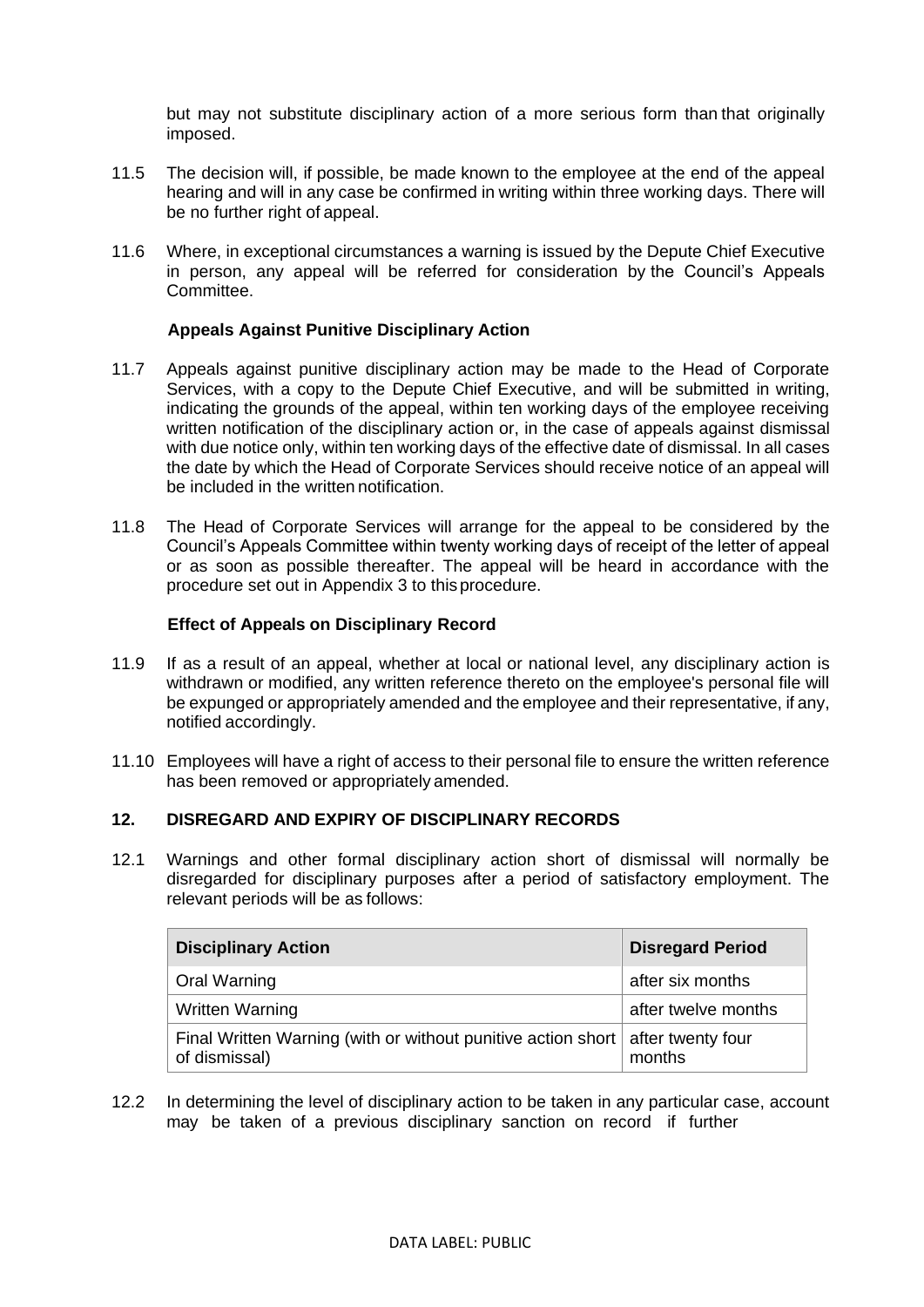misconduct has occurred within the disregard period. This may result in a higher level of disciplinary sanction being applied in respect of the further incident of misconduct.

- 12.3 Following the disregard period, a record of the disciplinary action will remain on the employee's file and may be taken into account for disciplinary purposes after the expiry of the normal disregard period in the event that the misconduct for which the warning was issued related to the safety and well-being of children and/or protected adults in receipt of client services from the council and is considered to be relevant to the individual circumstances under consideration.
- 12.4 A decision not to disregard a record of disciplinary action where the misconduct relates to the safety and well-being of children and/or protected adults will be notified to the employee at the time the warning is issued. This will also be confirmed to the employee in writing.
- 12.5 The employee has a separate right of appeal against the decision not to disregard in accordance with the arrangements for hearing appeals against disciplinaryaction.

#### <span id="page-10-0"></span>**13. TRADE UNION OFFICIALS**

- 13.1 A disciplinary hearing involving an employee who is an accredited trade union representative will not be convened until the circumstances have been discussed with a full-time official of the trade union concerned. Where the possibility of disciplinary action against a trade union representative arises, the Head of Corporate Services will be consulted at the earliest opportunity.
- 13.2 Where gross misconduct is alleged of an accredited trade union representative, the employee may be suspended on full pay after consultation with the Head of Corporate Services. A full-time official of the trade union concerned will be informed of this action as soon as possible and written confirmation of the suspension will be sent to the trade union within three working days. A copy of this letter will be forwarded to the Head of Corporate Services.

#### <span id="page-10-1"></span>**14. TIME LIMITS**

14.1 The time limits contained within this procedure may be varied by mutualagreement.

#### **15. PROCEDURAL VARIATIONS FOR CHIEF OFFICERS**

- 15.1 The following variations apply to the disciplinary process for Heads of Service and Depute Chief Executives:
	- the Chief Executive is responsible for the management and discipline of Chief Officers. The Chief Executive may delegate authority to the Depute Chief Executive in the case of disciplinary action against a Head of Service;
	- where the possibility of punitive disciplinary action against a Chief Officer occurs, the Chief Executive or Depute Chief Executive as appropriate, will hold a disciplinary hearing with the officer concerned;
	- where gross misconduct is alleged against a Chief Officer, the Chief Executive or Depute Chief Executive may suspend the officer on full pay in the circumstances outlined at paragraph 8.3 of this procedure;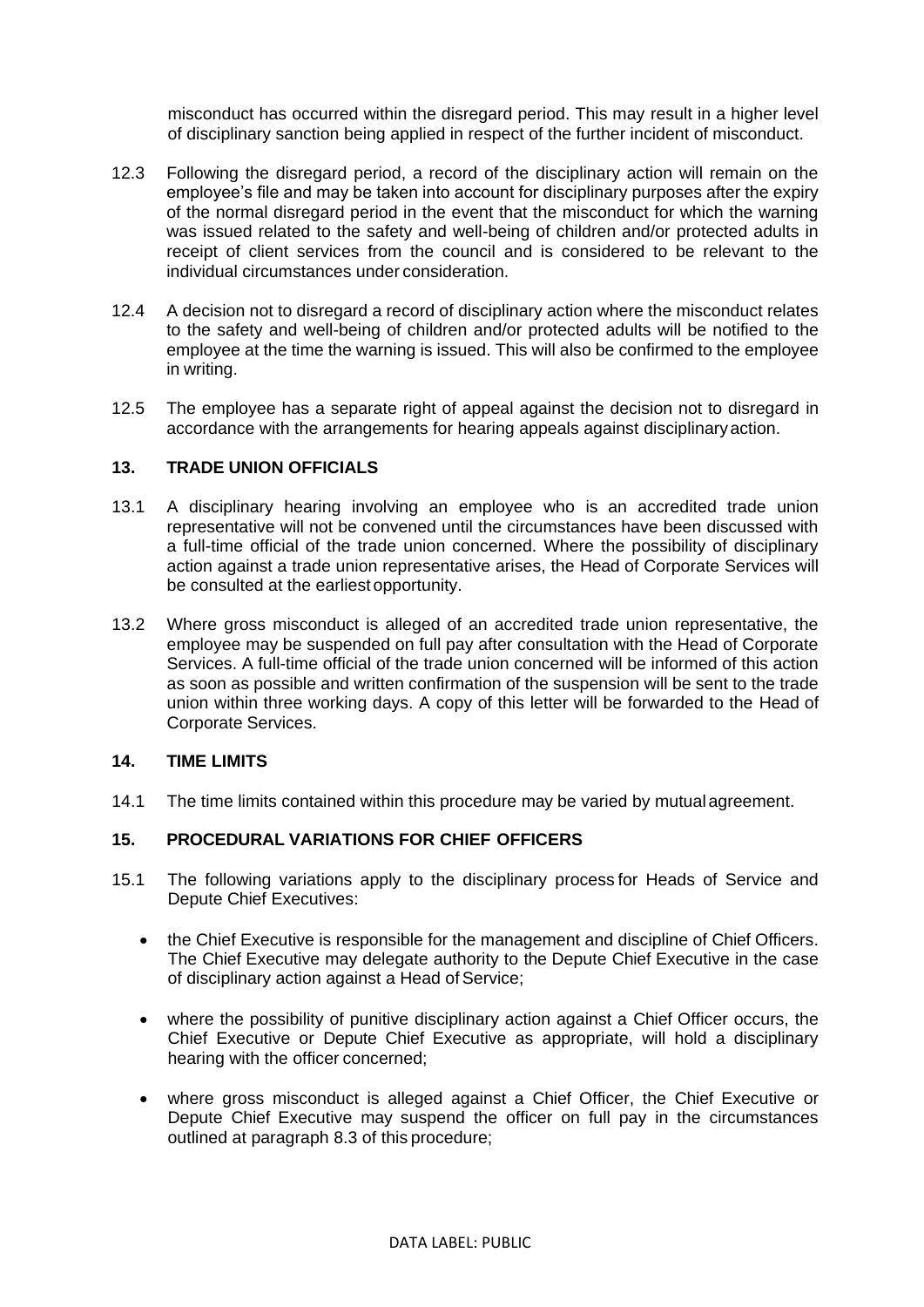- appeals against warnings issued by the Depute Chief Executive may be made to the Chief Executive;
- appeals against warnings or punitive action issued by the Chief Executive may be made to the Head of Corporate Services with a copy to the Chief Executive in accordance with the procedures set out in paragraphs 10.2.1 – 10.2.2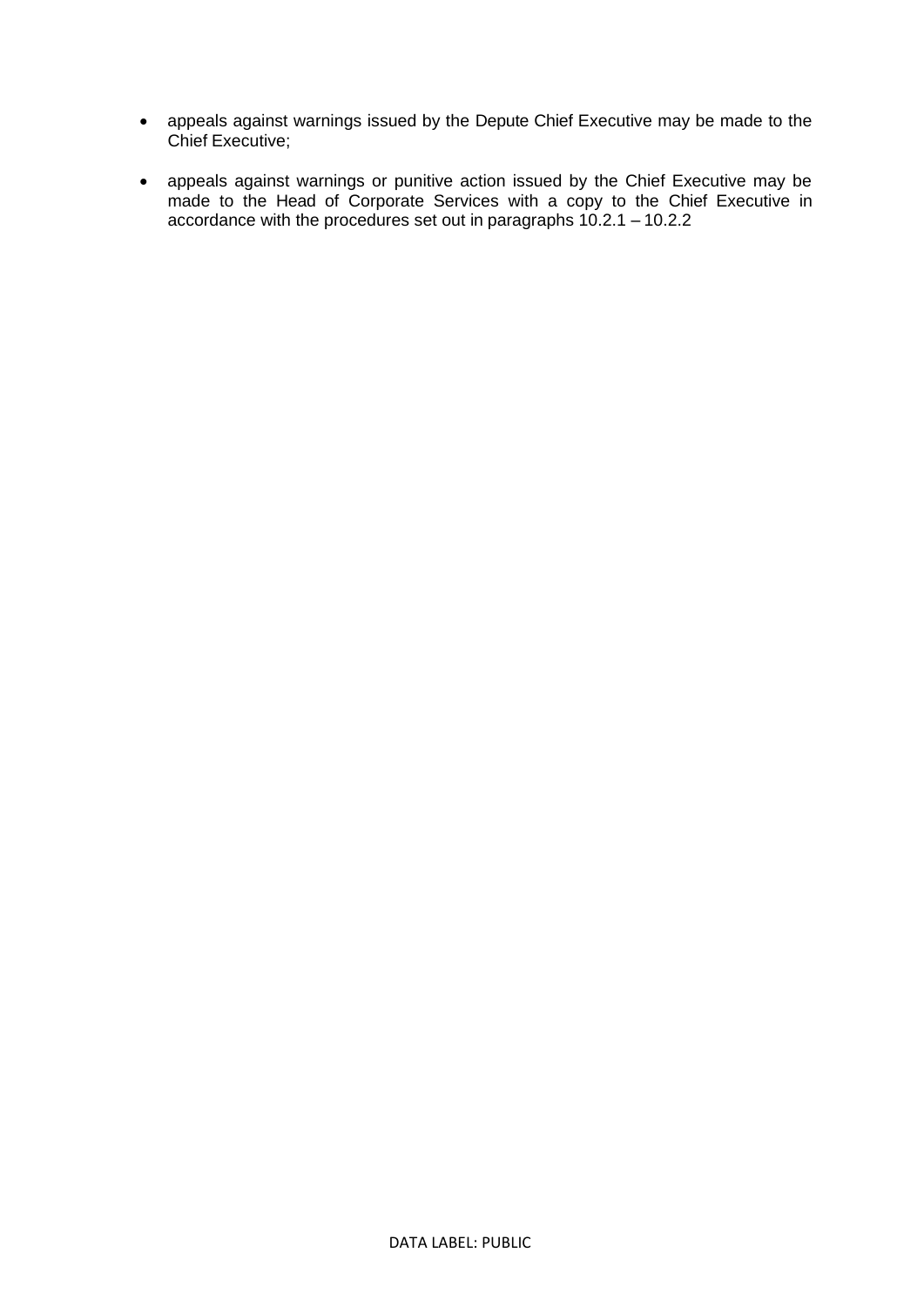

# **RECORD OF COUNSELLING**

| (Please PRINT)                       |
|--------------------------------------|
| Employee's Name:                     |
| Designation:                         |
| Place of Employment:                 |
| <b>Counselling:</b>                  |
| Date of meeting:                     |
| Matters Discussed:                   |
|                                      |
|                                      |
|                                      |
|                                      |
| Action required by employee:         |
|                                      |
|                                      |
|                                      |
|                                      |
| Action required by manager (if any): |
|                                      |
|                                      |
| <b>Monitoring arrangements:</b>      |
|                                      |
|                                      |
|                                      |
| Manager's Name (please PRINT).       |

| Manager's Name (please PRINT): |       |  |  |
|--------------------------------|-------|--|--|
| Designation:                   |       |  |  |
| Signed:                        | Date: |  |  |

# **A copy of this record should be given to the employee.**

In accordance with the Data Protection Act 1998, this record should be treated as confidential and kept in a secure place out with the employee's personal file.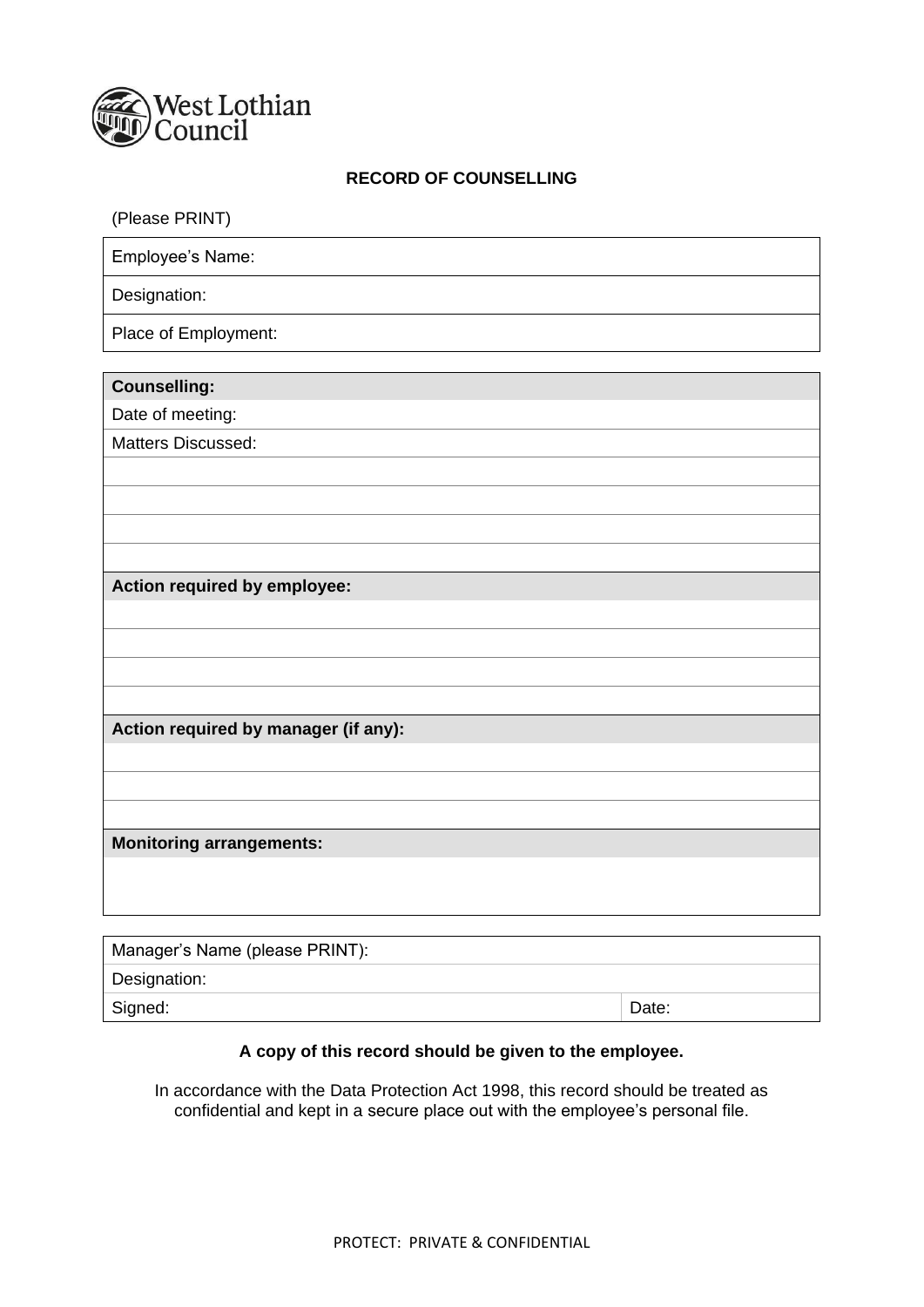

#### **DISCIPLINARY PROCEDURE RECORD OF ORAL WARNING**

(Please PRINT)

Employee's Name:

Designation:

Place of Employment:

| <b>Oral Warning:</b>                |  |  |
|-------------------------------------|--|--|
| Reason(s) for Issuing Oral Warning: |  |  |
|                                     |  |  |

| and manning.                        |  |  |  |  |  |  |
|-------------------------------------|--|--|--|--|--|--|
| Reason(s) for Issuing Oral Warning: |  |  |  |  |  |  |
|                                     |  |  |  |  |  |  |
|                                     |  |  |  |  |  |  |
|                                     |  |  |  |  |  |  |
|                                     |  |  |  |  |  |  |
|                                     |  |  |  |  |  |  |
|                                     |  |  |  |  |  |  |
|                                     |  |  |  |  |  |  |
|                                     |  |  |  |  |  |  |
|                                     |  |  |  |  |  |  |
|                                     |  |  |  |  |  |  |
|                                     |  |  |  |  |  |  |
|                                     |  |  |  |  |  |  |
| Date Issued:                        |  |  |  |  |  |  |
| Date to be Normally Disregarded:    |  |  |  |  |  |  |
| Date to be Expunged:                |  |  |  |  |  |  |

| I confirm that I issued an oral warning as indicated above in accordance with the council's<br>Disciplinary Procedure. |       |  |
|------------------------------------------------------------------------------------------------------------------------|-------|--|
| Manager's Name (please PRINT):                                                                                         |       |  |
| Designation:                                                                                                           |       |  |
| Signed:                                                                                                                | Date: |  |

A copy of this Record of Oral Warning should be given to the employee.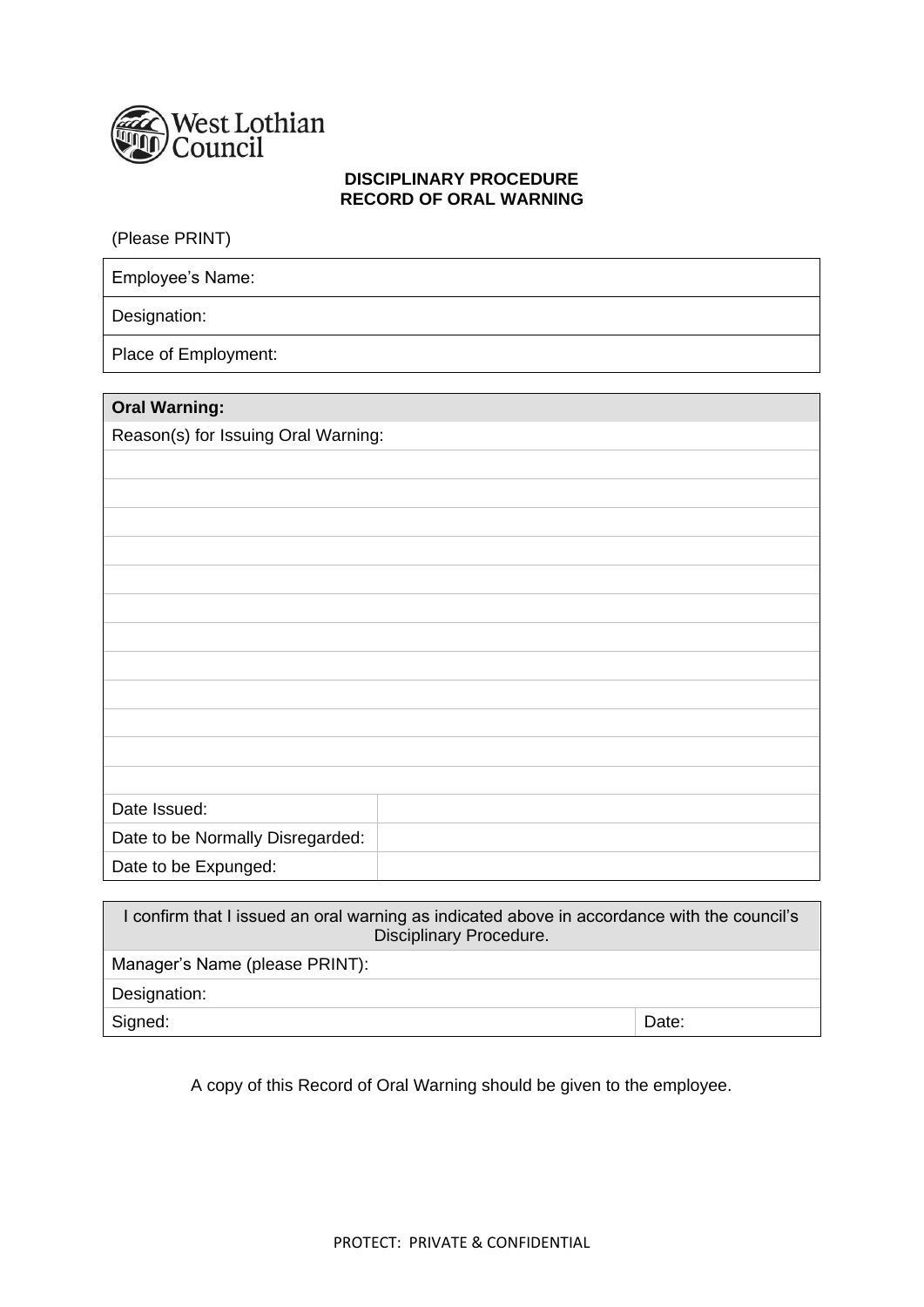

#### **EMPLOYEE APPEALS COMMITTEE**

#### **PROCEDURE FOR CONSIDERATION OF APPEALS AGAINST DISCIPLINARY ACTION**

(Covering all employees except the Chief Executive, and Teachers)

#### **1. TERMS OF REFERENCE**

- 1.1 The Employee Appeals Committee will be convened to hear an appeal against a decision to:
	- (a) dismiss or take other forms of punitive disciplinary action as defined in paragraph 7.2 of the disciplinary procedure; or
	- (b) issue a warning, oral or written, where, exceptionally, the warning hasbeen issued by a Depute Chief Executive or the Chief Executive in person.
- 1.2 The Employee Appeals Committee has delegated power to decide appeals and will be the council's final arbiter on such matters.

#### **2. CONDITIONS RELATING TO AN APPEAL**

- 2.1 For the Employee Appeals Committee to be convened notice of appeal against disciplinary action must be lodged with the Head of Corporate Services within ten working days of the appellant receiving written notification of the decision arising out of the disciplinary hearing.
- 2.2 The notice of appeal, which must be in writing, may be lodged by the appellant or their trade union or by some other person of the appellant's choice.
- 2.3 The appellant and their representative, if any, will be given a minimum of ten working days' notice in writing of the date, time and place of the appeal hearing.

#### **3. MEMBERSHIP OF THE EMPLOYEE APPEALS COMMITTEE**

- 3.1 The Employee Appeals Committee comprises a panel of twelve members. Five members are called to Employee Appeals Committee meetings and three form a quorum.
- 3.2 Where a meeting of the Employee Appeals Committee is adjourned for any reason, only those members in attendance at the original hearing will be eligible to attend the reconvened hearing.

#### **4. REPRESENTATION AND ATTENDANCE OF OFFICERS**

- 4.1 The Depute Chief Executive (or representative) will represent the council at the appeal hearing. The council may be represented by the Chief Executive in the case of an appeal by a Head of Service or Depute Chief Executive.
- 4.2 The appellant will have the right to be represented at the appealhearing by a trade union official or officials or by some other person(s) of their choice.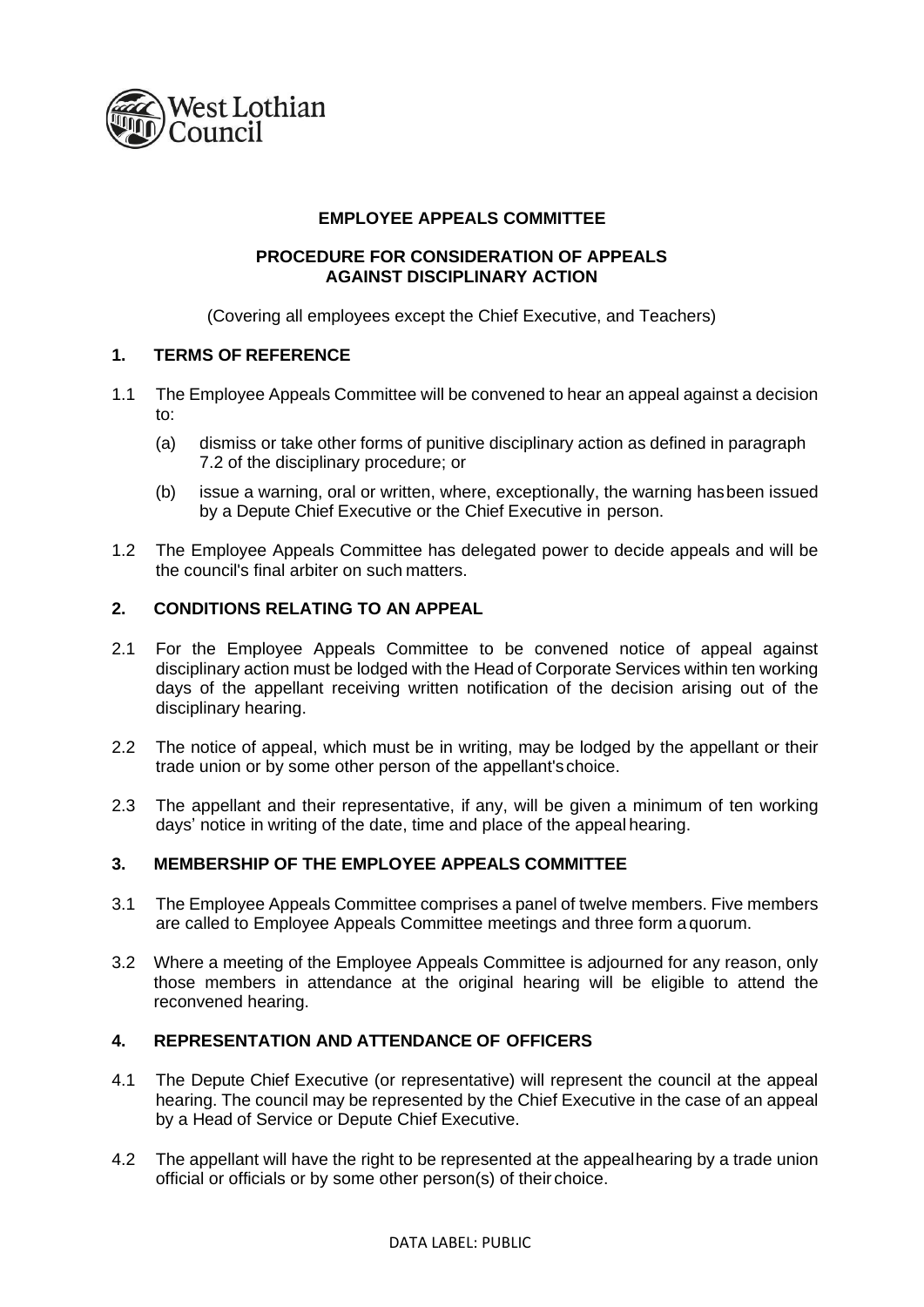- 4.3 The Committee Services Manager or representative will act asClerk to the Employee Appeals Committee.
- 4.4 The Head of Corporate Services or representative will act as adviser to the Employee Appeals Committee.
- 4.5 If an appeal hearing is adjourned, all parties involved will ensure that, other than in exceptional circumstances, the original representatives attend the re-convened hearing for continuity purposes.
- 4.6 Where the appeal relates to disciplinary action taken in respect of inappropriate behaviour towards children or other vulnerable groups, the Chief Social Worker or his/her nominee will act as an adviser to the Employee Appeals Committee on child protection and related matters.

#### **5. PROCEDURE PRIOR TO APPEAL HEARING**

- 5.1 Following submission of a written notice of appeal, the appellant or their representative will submit to the Committee Services Manager:
	- a written statement indicating the grounds of the appeal;
	- copies of any written statements made by witnesses for the appellant which were considered at the original disciplinary hearing;
	- a copy of any other documents to be placed before the Employee Appeals Committee;and
	- the names of any witnesses to be called to give evidence on behalf ofthe appellant.
- 5.2 The Depute Chief Executive will submit to the Committee Services Manager:
	- a written statement of case against the appellant;
	- copies of any written statements made by witnesses for the council which were considered at the original disciplinary hearing;
	- a copy of any other documents to be placed before the Employee Appeals Committee;and
	- the names of any witnesses to be called to give evidence on behalf of thecouncil.
- 5.3 In cases involving dismissal where the decision to dismiss was taken after consideration of medical evidence, whether direct or indirect, a report by the Medical Adviser will be submitted to the Employee Appeals Committee. The Medical Adviser will attend the appeal hearing as a witness on behalf of the Service. Independent medical evidence may be introduced on behalf of the appellant.
- 5.4 The Committee Services Manager will issue the agenda for the meetingof the Employee Appeals Committee, which will contain all the documents submitted under paragraphs 5.1, 5.2 and, where appropriate, 5.3 above, not less than 5 working days in advance of the appeal hearing.
- 5.5 The Employee Appeals Committee may order such other information and/or documents tobe submitted as it may consider appropriate.

# **6. PROCEDURE TO BE FOLLOWED AT APPEAL HEARING**

6.1 Witnesses will be excluded until called unless it is agreed that they should be present from the start of the hearing.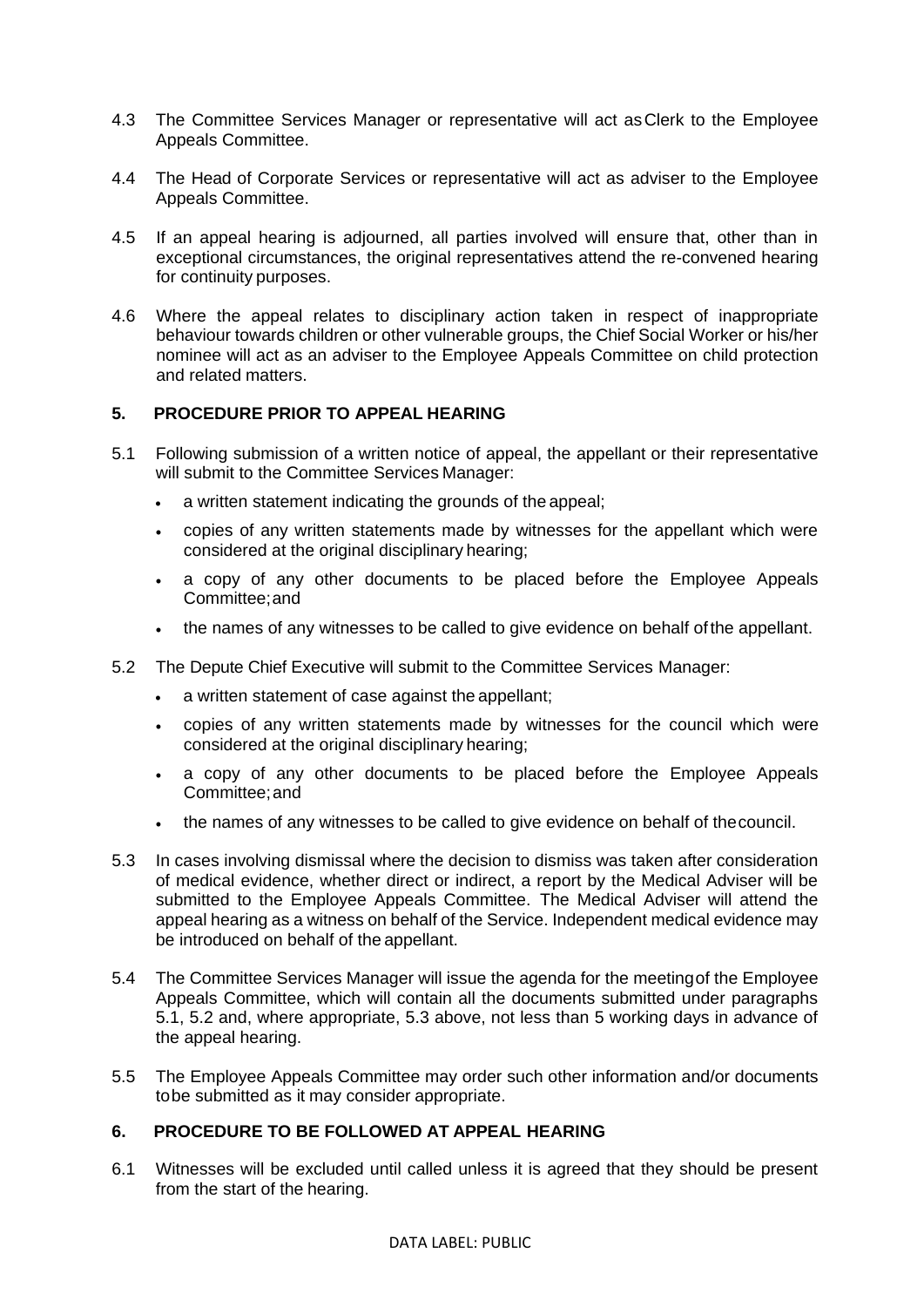- 6.2 The council's representatives will present the case, in the presence of theappellant and their representatives, and may call witnesses.
- 6.3 The appellant or their representatives will have the opportunity to ask questions of the council's representatives and witnesses.
- 6.4 The Employee Appeals Committee members will have the opportunity to ask questions ofthe council's representatives and witnesses.
- 6.5 The council's representatives will have the opportunity to re-examine witnesses on any matter referred to in their questioning by Employee Appeals Committee members, the appellant or their representatives.
- 6.6 The appellant or their representatives will put the case in the presence of the council's representatives and may call witnesses.
- 6.7 The council's representatives will have the opportunity to ask questions ofthe appellant, their representatives and witnesses.
- 6.8 The Employee Appeals Committee members will have the opportunity to ask questions ofthe appellant, their representatives and witnesses.
- 6.9 The appellant or their representatives will have the opportunity to re-examine witnesses on any matters referred to in their questioning by the members ofthe Employee Appeals Committee or the council's representatives.
- 6.10 The council's representatives, then the appellant or their representatives, will have the opportunity to sum up their cases if they so wish. The summing up will not introduce any new matter.
- 6.11 If at any stage new facts are alleged or new evidence produced, the Employee Appeals Committee, either at the request of one or both parties or of its own volition, may adjourn the hearing for such period as it may deem reasonable. If any new and important medical evidence is produced, the hearing may be adjourned for a period of not more than 14 days to allow the appropriate medical reports to besubmitted.
- 6.12 At the conclusion of the evidence the council's representatives, the appellant and their representatives and any witnesses will withdraw.
- 6.13 The Employee Appeals Committee, together with the officers appointed to assist the Committee, will deliberate in private, only recalling the council's representatives and the appellant and their representatives to clarify points of uncertainty on evidence already given. If recall is necessary, both parties are to return, notwithstanding only one is concerned with the point, giving rise to doubt.
- 6.14 The Employee Appeals Committee will, if practicable, announce its decision to the parties at the conclusion of the hearing. In any event the decision will be notified, in writing, to the appellant and their representatives by the Committee Services Manager within three working days of the date of the hearing. The written notification will refer to the provisions contained in the appropriate Scheme of Conditions of Service concerning an appeal to the Scottish Joint Council.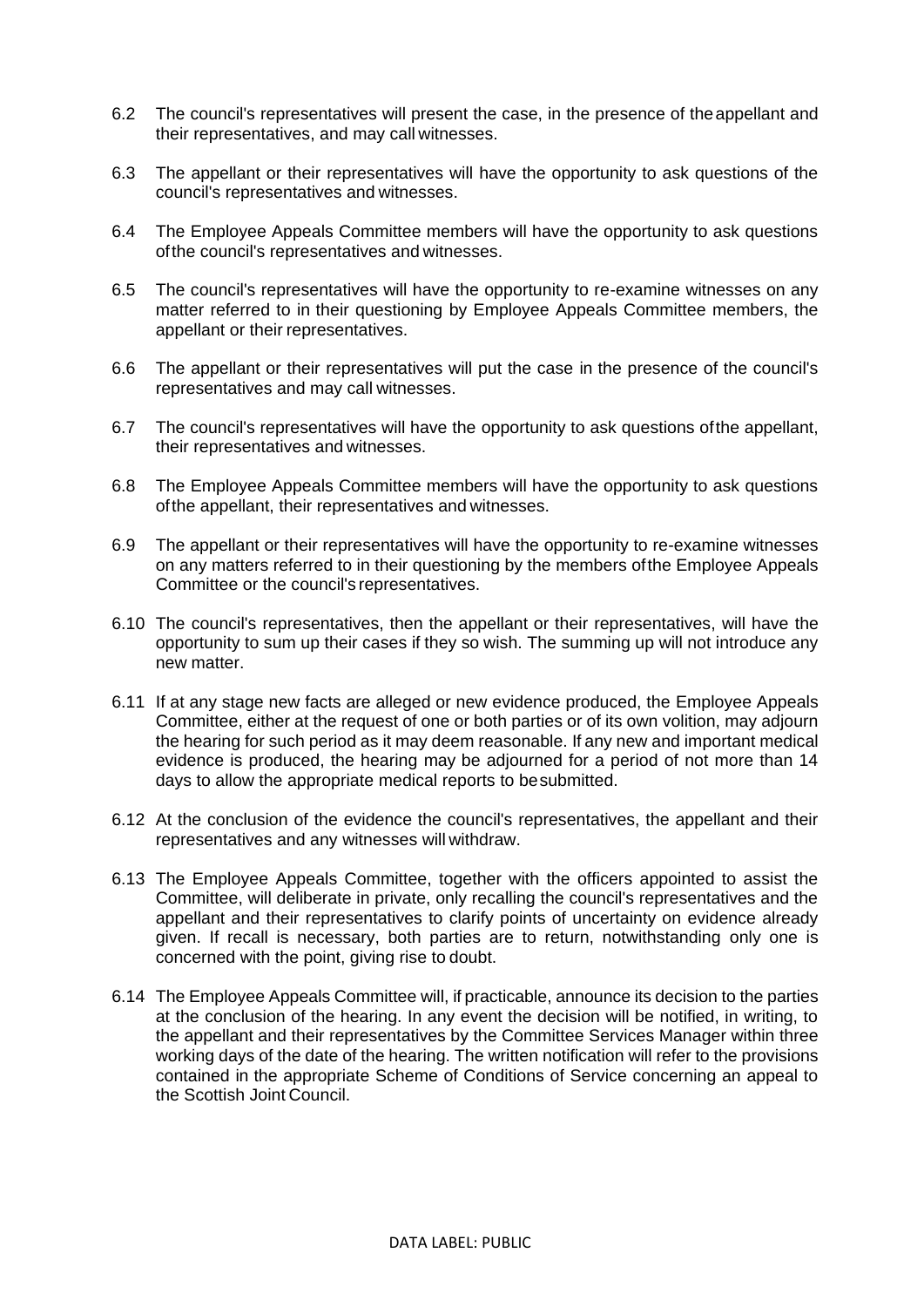# **7. POWERS OF THE EMPLOYEE APPEALS COMMITTEE IN DISCIPLINARY CASES**

- 7.1 The form of the decision of the Employee Appeals Committee will be announced and confirmed in one of the following, as appropriate:
	- "that the grounds of the appeal have been substantiated and the appeal beupheld"
	- "that the grounds of the appeal have been substantiated in part and the appealbe upheld to the extent that ....... "
	- "that the grounds of the appeal have not been substantiated and the appeal be not upheld".
- 7.2 If the appeal is upheld, the disciplinary action will be withdrawn and any monies due to the appellant will be payable in full. Where the appeal was against a decision to dismiss, the appellant will be reinstated to their former post or, exceptionally, if this is not practicable, to another similar post on terms and conditions no less favourable than those applying to the post formerly held by the appellant.
- 7.3 If the appeal is substantiated in part, the disciplinary action will be withdrawn and an alternative, less serious form of disciplinary action substituted. Where the appeal was against a decision to dismiss (disciplinary or otherwise), the appellant will be either:
	- reinstated to their former post or a similar post on no less favourable terms except that a lesser disciplinary penalty will apply; or
	- re-engaged in some other post on terms and conditions which may be determined by the Employee Appeals Committee.
- 7.4 If the appeal is not upheld, the disciplinary action will stand and be regarded as confirmed.
- 7.5 Where the appeal is against a dismissal and that appeal is not upheld, the Employee Appeals Committee may decide that the appellant will be offered re-employment with the council on such terms and conditions as the Employee Appeals Committee may determine.
- 7.6 For the purposes of paragraphs 7.2 7.5 above the terms 'reinstatement', 'reengagement' and 'offer of re-employment' will be defined as follows:
	- 'reinstatement' is the restoration of the contract of employment between the appellant and the council as if the dismissal had never taken place. Thus, the outstanding salary/wages for the period the contract ceased to operate will be payable in full unless the council impose an alternative disciplinary penalty of a financial nature i.e. a period of suspension without pay or the withholding of an annual increment. In addition, all rights arising out of continuous employment will be restored as necessary to ensure reinstatement is without detriment;
	- 're-engagement' is the engagement of the appellant to another post and/or in another location with effect from the date of dismissal on terms and conditions which may be less favourable than those of the appellant's former post e.g. demotion to a lower graded post. Thus, salary/wages for the period since the dismissal took effect may be payable in accordance with the terms and conditions of re-engagement determined by the Employee Appeals Committee. In addition, all rights arising out of continuous employment will be restored; and
	- 'an offer of re-employment' is an offer to employ the appellant under a new contract of employment from a future date which may be determined by the Employee Appeals Committee. The Employee Appeals Committee may also determine the post, its grade, location and other terms and conditions of employment. If an offer of re-employment on the specified terms is accepted, the appellant's continuity of